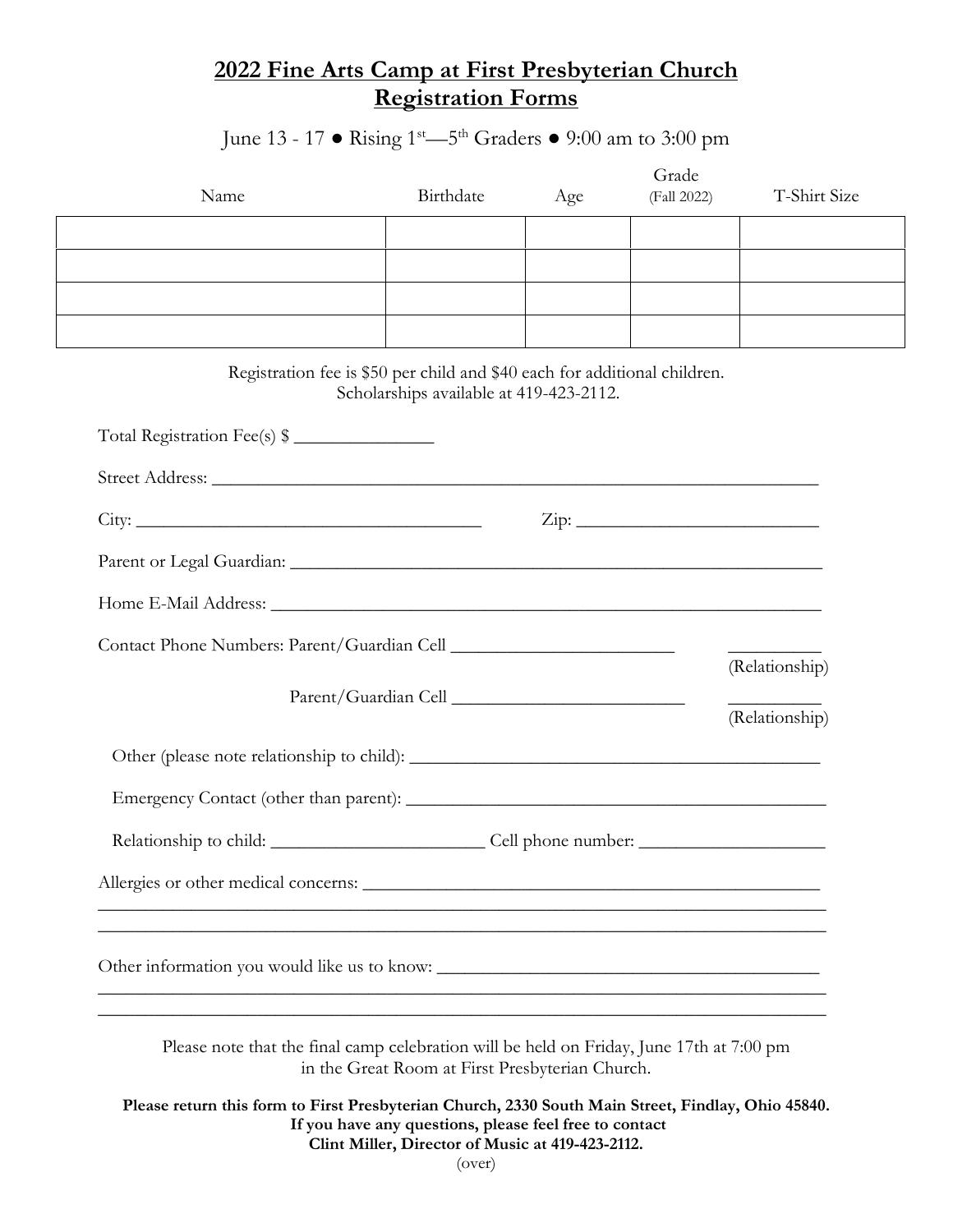## **First Presbyterian Church Liability Release Statement 2022 Fine Arts Camp**

In consideration of the acceptance of my child or ward to participate in the activities sponsored by The First Presbyterian Church of Findlay, Ohio, I/we, for myself and for my child or ward and his or her executors, administrators, heirs, and assigns, do hereby release, discharge, indemnify and save and hold harmless The First Presbyterian Church, Findlay, Ohio, its trustees, session members, elders, ministers, members, agents, employees, volunteers, supervisors of the activity and associated functions, providers of transportation and those in any way associated therewith, whether individually or jointly and severally from and against any and all claims, suits, damages, demands, actions, liabilities, losses or expenses whatsoever may arrive at any time from said child's or ward's participation in such activity to include but not limited to injuries sustained during the activity or associated functions.

In the event that reasonable attempts to contact me/us have been unsuccessful,

- (1) I hereby give my consent for the adult leaders of First Presbyterian Church to sign for emergency care for my child as deemed necessary by a licensed physician or dentist.
- (2) I authorize the transfer of my child to any hospital that is reasonably accessible. This authorization does not cover surgery unless deemed necessary by two physicians or dentists PRIOR to the performance of such surgery. Should it be necessary for the child to return home due to medical reasons or otherwise, the undersigned shall assume all transportation costs.
- (3) The undersigned gives permission of this child to ride in any vehicle designated by the adult in whose care the minor has been entrusted while attending and participating in activities at First Presbyterian Church.
- (4) Should this child injure self, others, or damage property of the Church, its agents, representative, or others, the undersigned hereby agrees to pay all damages required to save, hold harmless and indemnify First Presbyterian Church, its agents, representatives and those injured or damaged from all cost, claims, suits, damages, demands, actions, liabilities and losses whatsoever it or they may sustain as a result of the negligent, willful or intentional acts of this child.

Signature of Parent/Legal Guardian

 $\text{Date}$